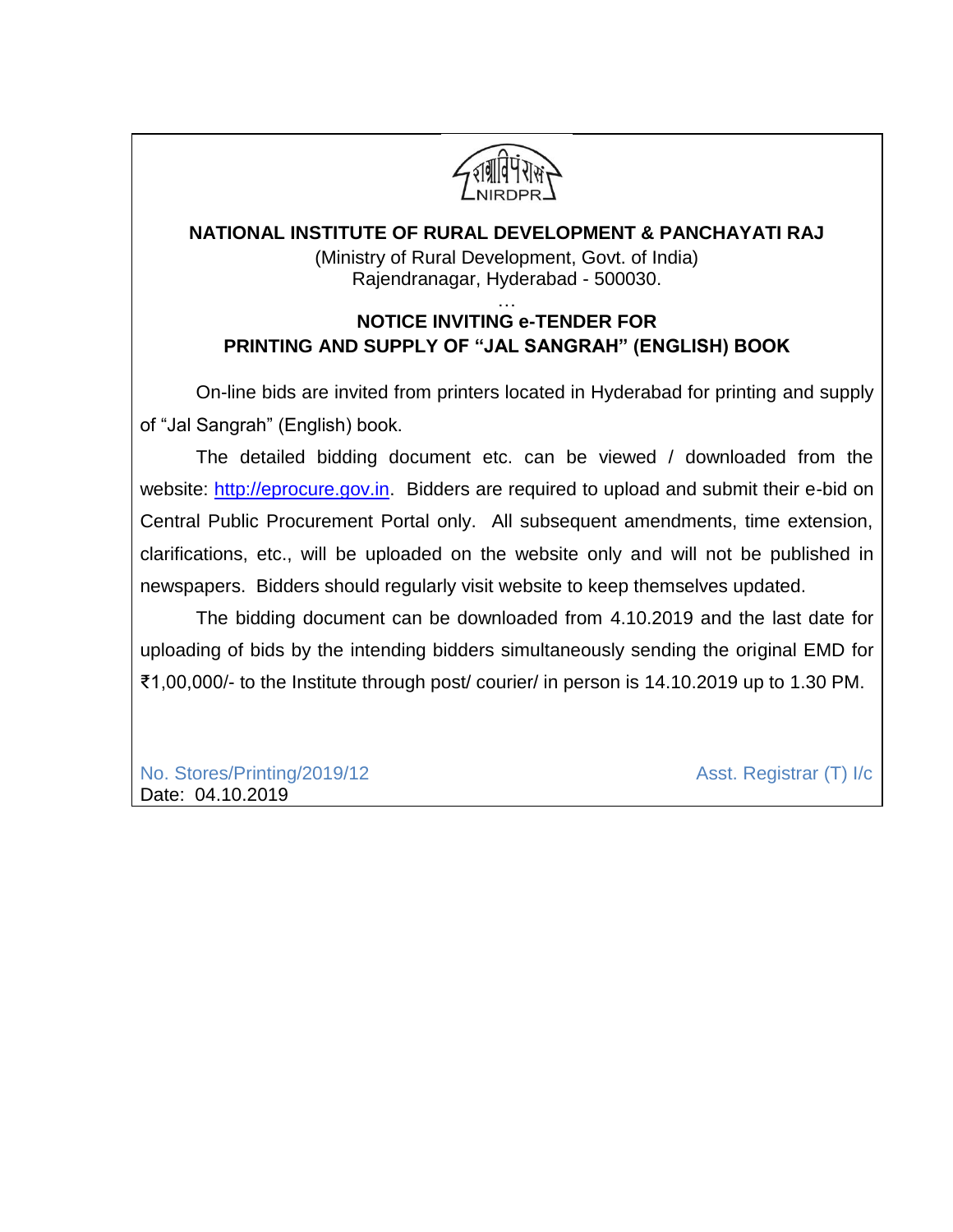

## **NATIONAL INSTITUTE OF RURAL DEVELOPMENT & PANCHAYATI RAJ** (Ministry of Rural Development, Govt. of India)

Rajendranagar, Hyderabad - 500030.

### … **NOTICE INVITING e-TENDER FOR PRINTING OF "JAL SANGRAH" (ENGLISH) BOOK**

- **1.** On-line bids are invited for printing of "Jal Sangrah" (English) book to NIRDPR, Rajendranagar, Hyderabad-500030, Telangana. Manual bids shall not be accepted.
- **2.** Tender document may be downloaded from Central Public Procurement (CPP) Portal [https://eprocure.gov.in.](https://eprocure.gov.in/) The time schedule for the tendering activities shall be as under:

| 1. | Date of notification of tender notice on                             | 04.10.2019            |
|----|----------------------------------------------------------------------|-----------------------|
|    | CPP Portal / publication in the                                      |                       |
|    | newspaper                                                            |                       |
| 2. | of downloading of tender 04.10.2019 by 1.30 pm<br>Start              |                       |
|    | document by the intending bidders                                    |                       |
| 3. | Last date of uploading of the bids by                                |                       |
|    | intending bidders along with $14.10.2019$ by 1.30 PM<br>the          |                       |
|    | scanned copy of Earnest Money                                        |                       |
|    | Deposit                                                              |                       |
| 4. | Last date of submission of Demand                                    |                       |
|    | Draft in original payable in favour of $\vert$ 14.10.2019 by 1.30 PM |                       |
|    | NIRD, Hyderabad towards Earnest                                      |                       |
|    | Money Deposit (EMD)                                                  |                       |
| 5. | <b>Amount of Earnest Money Deposit</b>                               | ₹ 1,00,000/-          |
|    |                                                                      | (Rs. One lakh only)   |
| 6. | Date of download of bids                                             | 15.10.2019 by 1.30 PM |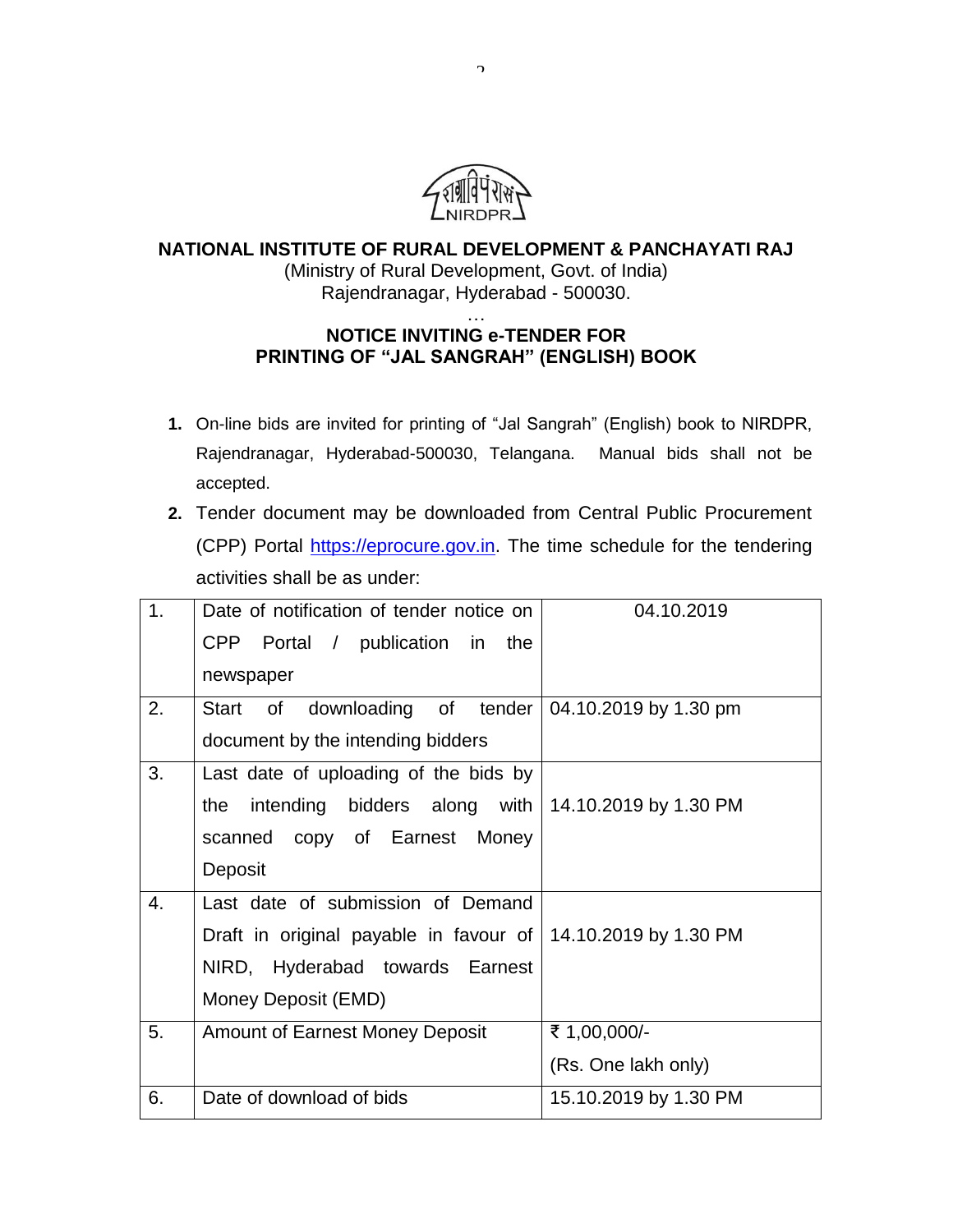| $\overline{7}$ . | Estimated cost of the printing | ₹ 50,00,000 (Rupees fifty lakhs<br>only).                                                                                                                |  |  |
|------------------|--------------------------------|----------------------------------------------------------------------------------------------------------------------------------------------------------|--|--|
|                  |                                |                                                                                                                                                          |  |  |
| 10.              | <b>Tendering Authority</b>     | Assistant Registrar (T) I/c,<br>National Institute of Rural<br>Development & Panchayati<br>Raj<br>Rajendranagar<br>Hyderabad 500030<br>Tel. 040-24008479 |  |  |

- 1. Bids shall be submitted online only at CPPP website: **<https://eprocure.gov.in/eprocure/app>**
- 2. Not more than one tender shall be submitted by one printer or printers having business relationship. Under no circumstance will father and his son(s) or other close relations who have business relationship with one another (i.e when one or more partner(s)/director(s) are common) be allowed to tender for the same contract as separate competitors. A breach of this condition will render the tenders of both parties liable to rejection.
- 3. **The Hard Copy of original instrument i.e. Demand Draft in respect of earnest money deposit, original copy of affidavits, and credit facility certificate must be delivered to the Asst. Registrar (T), NIRD&PR, Rajendranagar, Hyderabad – 500030 on or before bid opening date/time as mentioned in critical date sheet.**
- 4. Bids will be opened online as per date/time as mentioned in th**e Tender Critical Date Sheet** at Central Public Procurement Portal [\(https://eprocure.gov.in/eprocure/app\)](https://eprocure.gov.in/eprocure/app) After online opening of Technical-Bid the results of their qualification as well Price-Bid opening will be intimated later.

## **7. Submission of Tender**

The tender bid shall be submitted online. The offers submitted by Telegram/Fax/email shall not be considered. No correspondence will be entertained in this matter.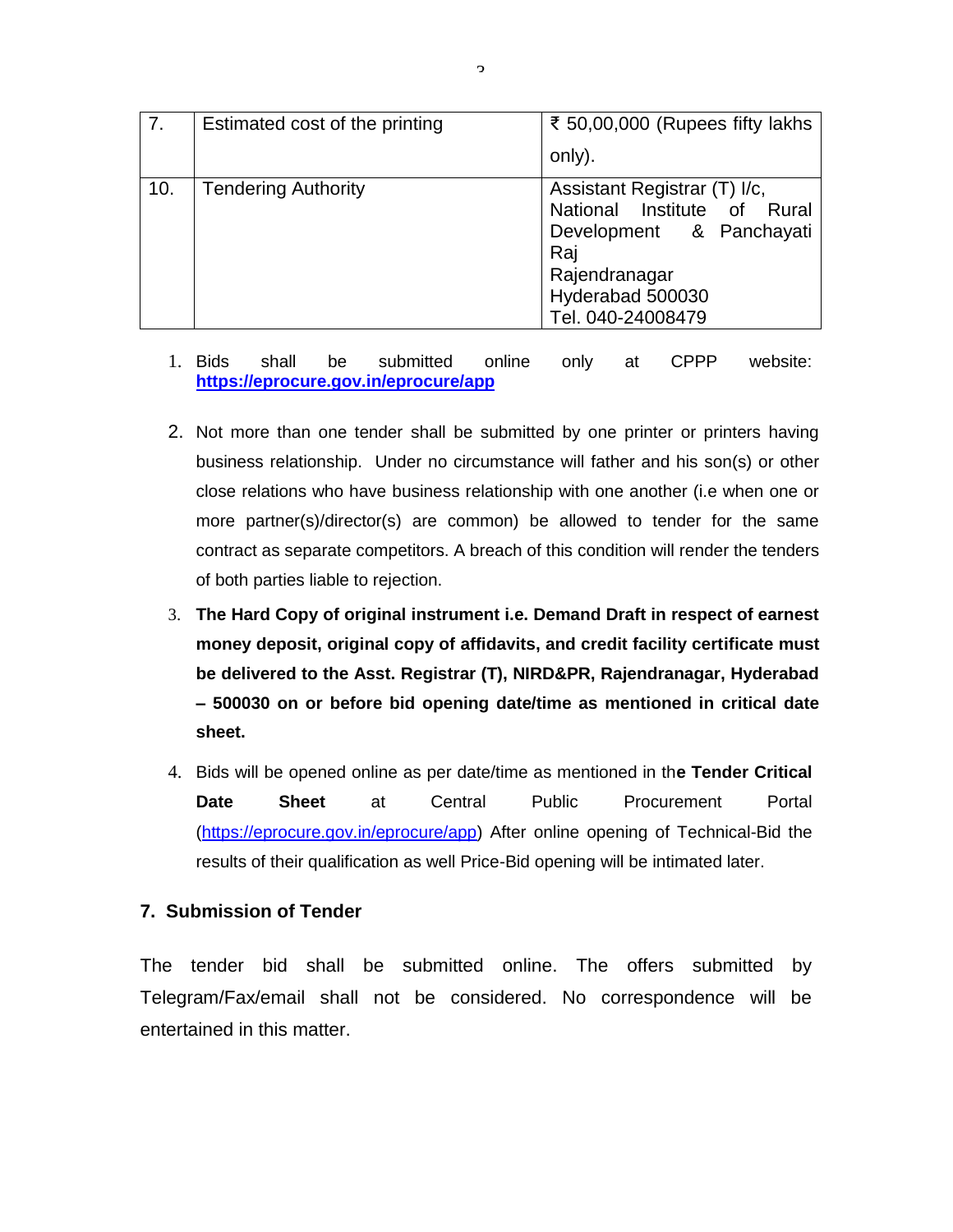## **8. Instructions for Online Bid Submission:**

As per the directives of Department of Expenditure, this tender document has been published on the Central Public Procurement Portal (URL: [https://eprocure.gov.in/eprocure/app\)](https://eprocure.gov.in/eprocure/app). The bidders are required to submit soft copies of their bids electronically on the CPP Portal, using valid Digital Signature Certificates. The instructions given below are meant to assist the bidders in registering on the CPP Portal, prepare their bids in accordance with the requirements and submitting their bids online on the CPP Portal.

4

More information useful for submitting online bids on the CPP Portal may be obtained at:

### <https://eprocure.gov.in/eprocure/app>

### **9. Registration**

- 1) Bidders are required to enroll on the e-Procurement module of the Central Public Procurement Portal (URL: [https://eprocure.gov.in/eprocure/app\)](https://eprocure.gov.in/eprocure/app) by clicking on the link **"Online Bidder Enrollment"** on the CPP Portal is free of charge.
- 2) As part of the enrolment process, the bidders will be required to choose a unique username and assign a password for their accounts.
- 3) Bidders are advised to register their valid email address and mobile numbers as part of the registration process. These would be used for any communication from the CPP Portal.
- 4) Upon enrolment, the bidders will be required to register their valid Digital Signature Certificate (Class II or Class III Certificates with signing key usage) issued by any Certifying Authority recognized by CCA India (e.g. Sify / TCS / nCode / eMudhra etc.), with their profile.
- 5) Only one valid DSC should be registered by a bidder. Please note that the bidders are responsible to ensure that they do not lend their DSC's to others which may lead to misuse.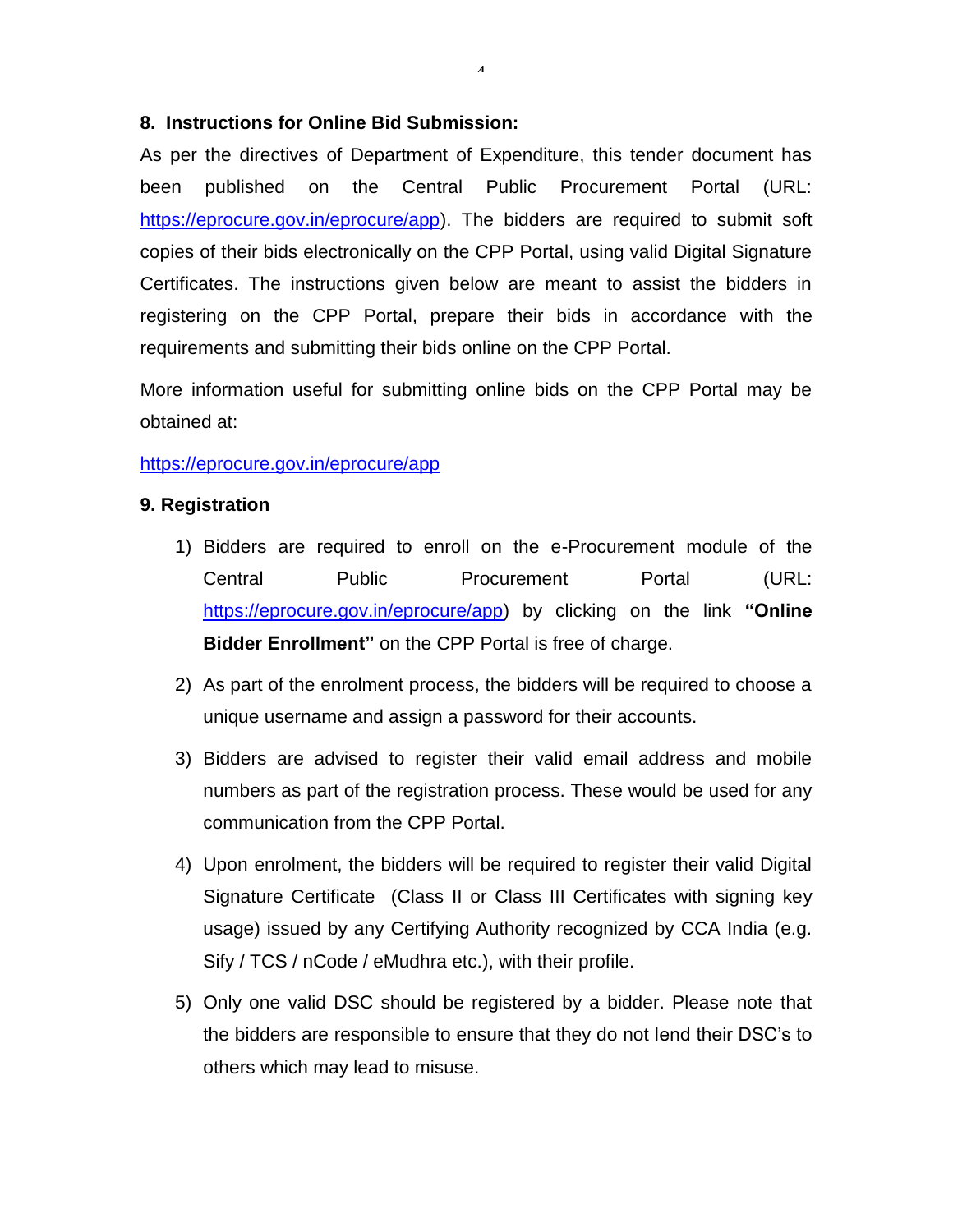6) Bidder then logs in to the site through the secured log-in by entering their user ID / password and the password of the DSC / e-Token.

#### **10. Searching for tender documents**

- 1) There are various search options built in the CPP Portal, to facilitate bidders to search active tenders by several parameters. These parameters could include Tender ID, organization name, location, date, value, etc. There is also an option of advanced search for tenders, wherein the bidders may combine a number of search parameters such as organization name, form of contract, location, date, other keywords etc. to search for a tender published on the CPP Portal.
- 2) Once the bidders have selected the tenders they are interested in, they may download the required documents / tender schedules. These tenders can be moved to the respective 'My Tenders' folder. This would enable the CPP Portal to intimate the bidders through SMS / e-mail in case there is any corrigendum issued to the tender document.
- 3) The bidder should make a note of the unique Tender ID assigned to each tender, in case they want to obtain any clarification / help from the Helpdesk.

#### **11. Preparation of bids**

- 1) Bidder should take into account any corrigendum published on the tender document before submitting their bids.
- 2) Please go through the tender advertisement and the tender document carefully to understand the documents required to be submitted as part of the bid. Please note the number of covers in which the bid documents have to be submitted, the number of documents - including the names and content of each of the document that need to be submitted. Any deviations from these may lead to rejection of the bid.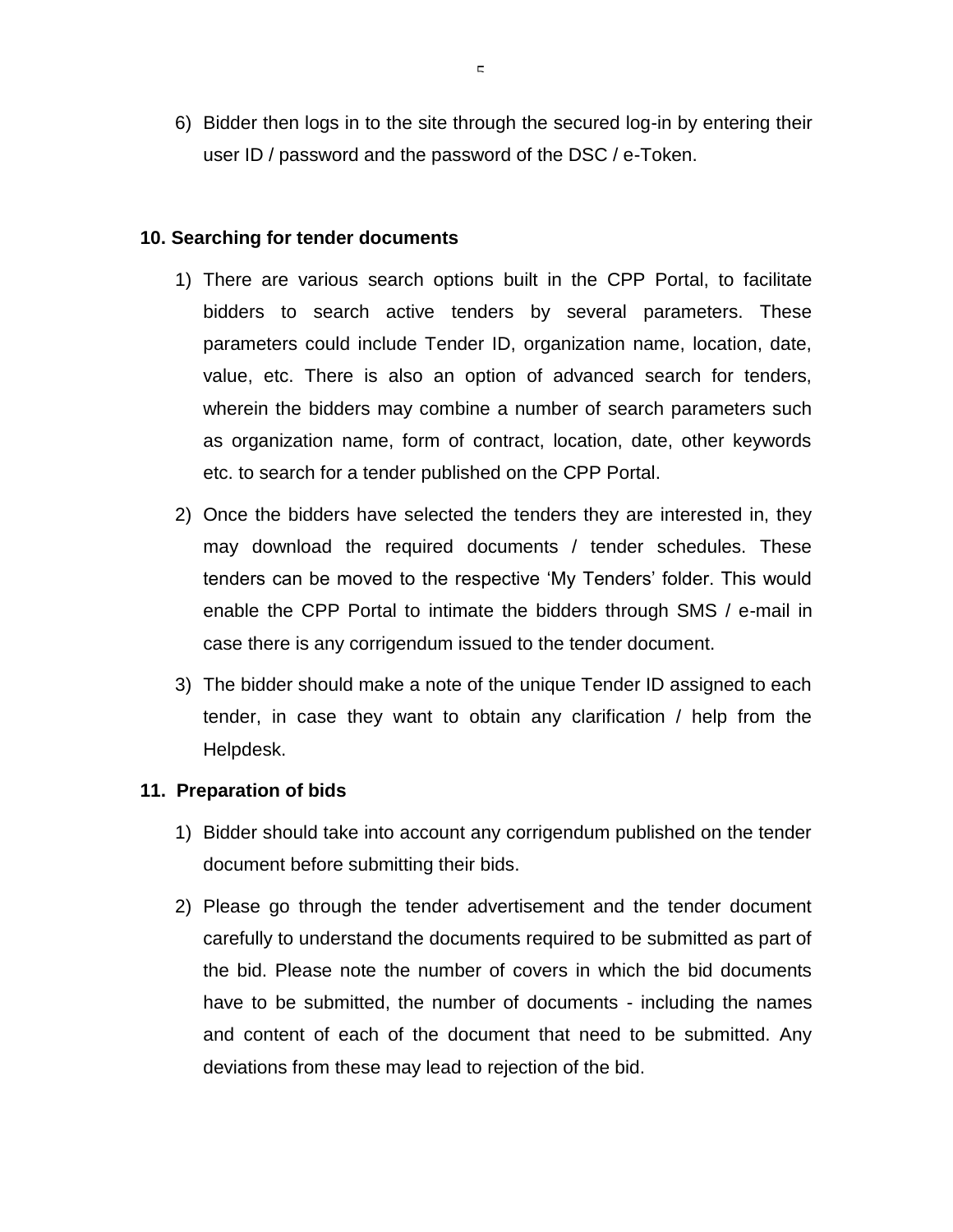- 3) Bidder, in advance, should get ready the bid documents to be submitted as indicated in the tender document / schedule and generally, they can be in PDF / XLS / RAR / DWF formats. Bid documents may be scanned with 100 dpi with black and white option.
- 4) To avoid the time and effort required in uploading the same set of standard documents which are required to be submitted as a part of every bid, a provision of uploading such standard documents (e.g. PAN card copy, annual reports, auditor certificates etc.) has been provided to the bidders. Bidders can use "My Space" area available to them to upload such documents. These documents may be directly submitted from the "My Space" area while submitting a bid, and need not be uploaded again and again. This will lead to a reduction in the time required for bid submission process.

## **12. Submission of bids**

- 1) Bidder should log into the site well in advance for bid submission so that he/she upload the bid in time i.e. on or before the bid submission time. Bidder will be responsible for any delay due to other issues.
- 2) The bidder has to digitally sign and upload the required bid documents one by one as indicated in the tender document.
- 3) Bidder has to select the payment option as "offline" to pay the tender fee / EMD as applicable and enter details of the instrument.
- 4) Bidder should prepare the DD towards EMD as per the instructions specified in the tender document. The original DD should be posted/couriered/given in person to the Assistant Registrar (Trg.), NIRDPR, Rajendranagar, Hyderabad – 500 030, latest by the last date of bid submission. The details of the DD/any other accepted instrument, physically sent, should tally with the details available in the scanned copy and the data entered during bid submission time. Otherwise the uploaded bid will be rejected.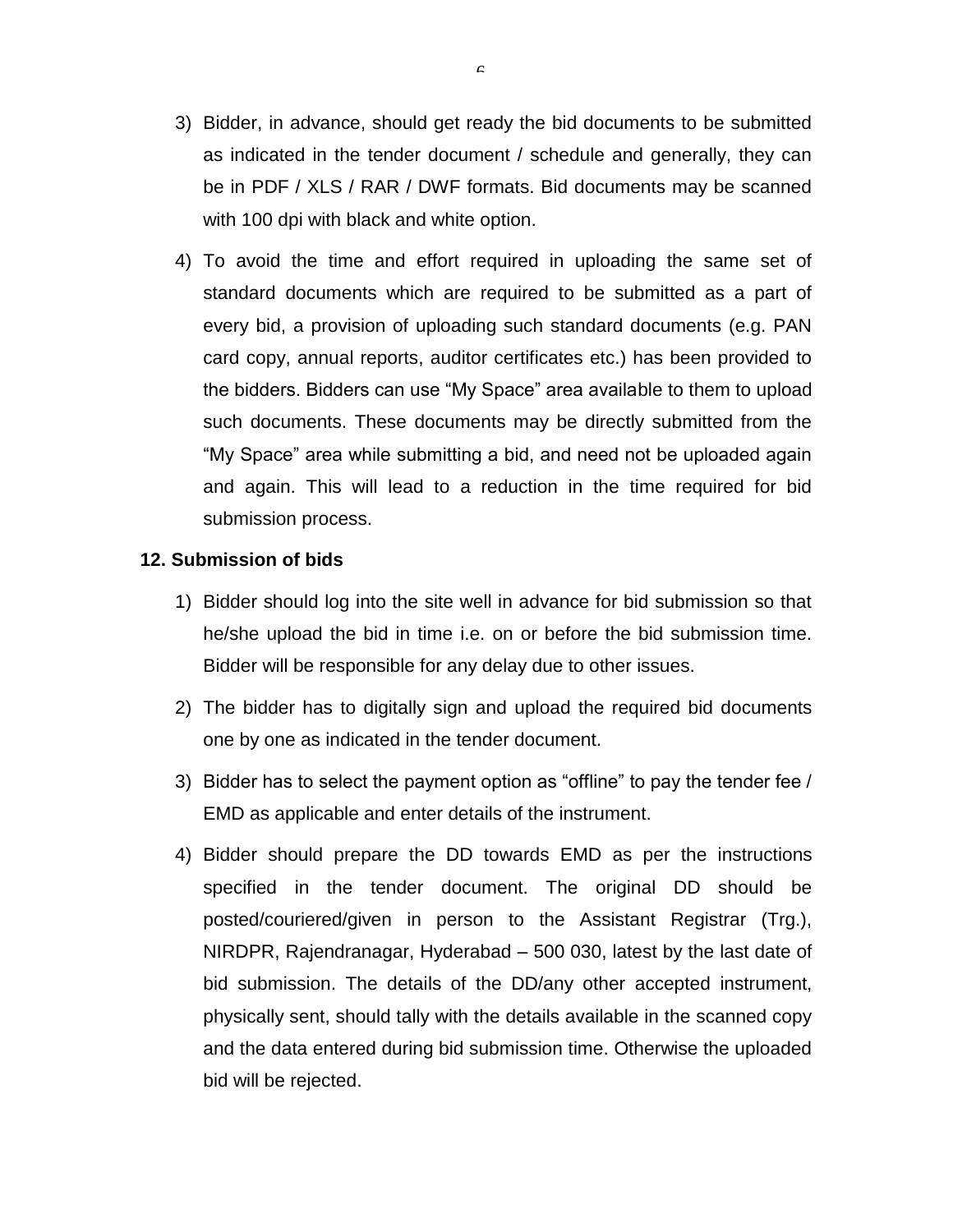- 5) The server time (which is displayed on the bidders' dashboard) will be considered as the standard time for referencing the deadlines for submission of the bids by the bidders, opening of bids etc. The bidders should follow this time during bid submission.
- 6) All the documents being submitted by the bidders would be encrypted using PKI encryption techniques to ensure the secrecy of the data. The data entered cannot be viewed by unauthorized persons until the time of bid opening. The confidentiality of the bids is maintained using the secured Socket Layer 128 bit encryption technology. Data storage encryption of sensitive fields is done.
- 7) The uploaded tender documents become readable only after the tender opening by the authorized bid openers.
- 8) Upon the successful and timely submission of bids, the portal will give a successful bid submission message & a bid summary will be displayed with the bid no. and the date & time of submission of the bid with all other relevant details.
- 9) The bid summary has to be printed and kept as an acknowledgment of the submission of the bid. This acknowledgment may be used as an entry pass for any bid opening meetings.

## **13. Assistance to bidders**

- 1) Any queries relating to the tender document and the terms and conditions contained therein should be addressed to the Tender Inviting Authority or the relevant contact person (Shri K.S.Krishna Raj, Assistant Editor, NIRDPR – Phone No.7560811100).
- 2) Any queries relating to the process of online bid submission or queries relating to CPP Portal in general may be directed to the 24x7 CPP Portal Helpdesk. The contact number for the helpdesk is 1800 233 7315.

# **14. Eligibility criteria for bidders and selection procedure**

- (a) must be a registered firm;
- (b) must have well established printing press in Hyderabad.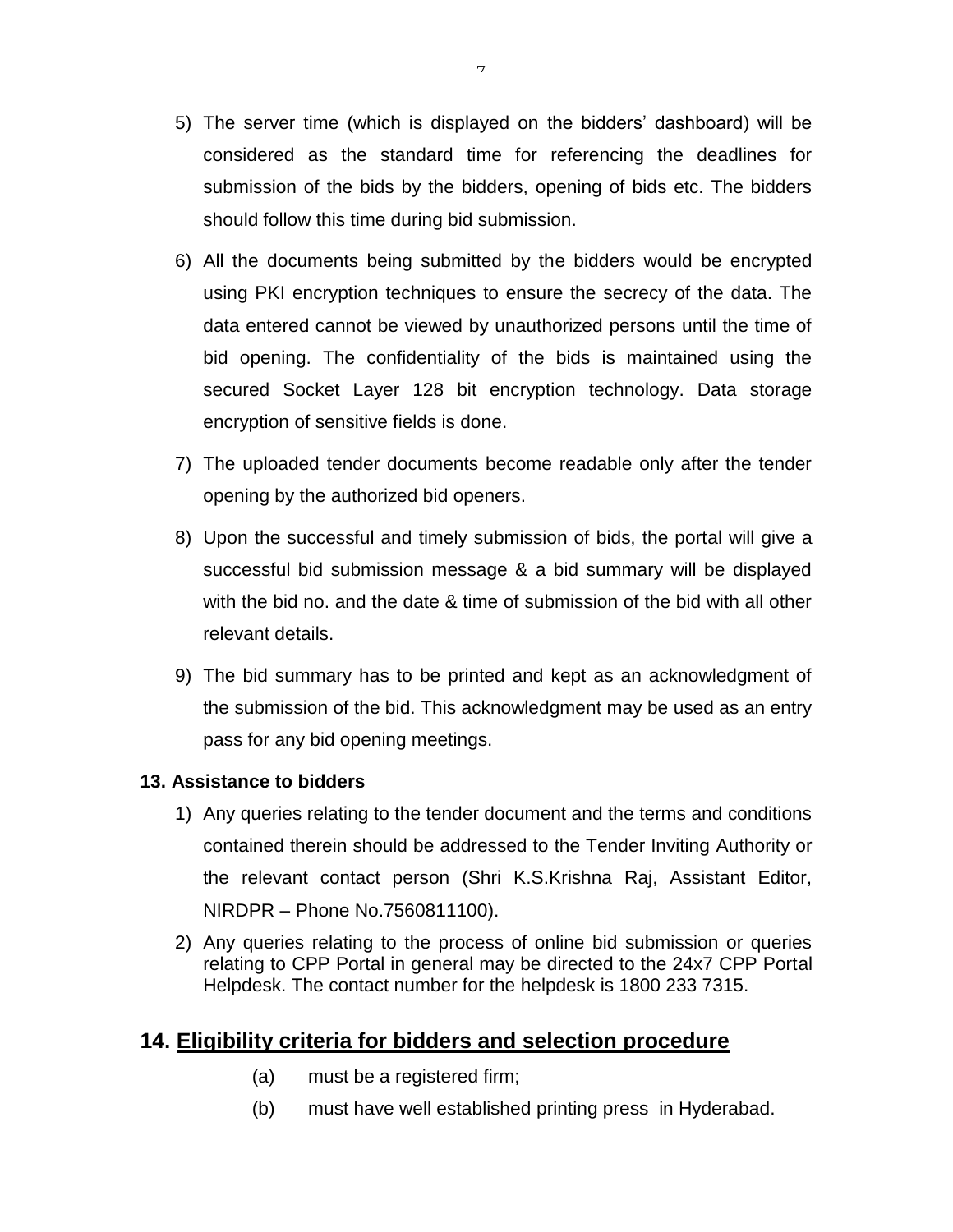- (c) should have annual turnover of at least ₹ 5,00,00,000 (Rupees five crores only) during the preceding three each financial years;
- (d) should have experience in printing works inthepast three years anywhere in the country preferably for Government organizations, autonomous bodies;
- (d) should have valid license, PAN No., GST Registration Certificate;
- (e) must submit EMD in the form of DD for ₹ 1,00,000/- (Rupees one lakh only) in favour of NIRD&PR, Hyderabad in original before the last date and time specified for bid submission;
- (f) should not have been blacklisted by any of the Government/ Semi-Government/ Private organizations.
- (2) Bidders who qualify on the basis of above criteria shall be shortlisted. Financial bids of only such short-listed bidders shall be downloaded.
- (3) The bidder who has accepted all the terms and conditions of contract unconditionally in the format prescribed at ANNEXURE-II and whose financial bid including all the taxes/ charges is found to be the lowest (item-wise) shall be selected for award of contract.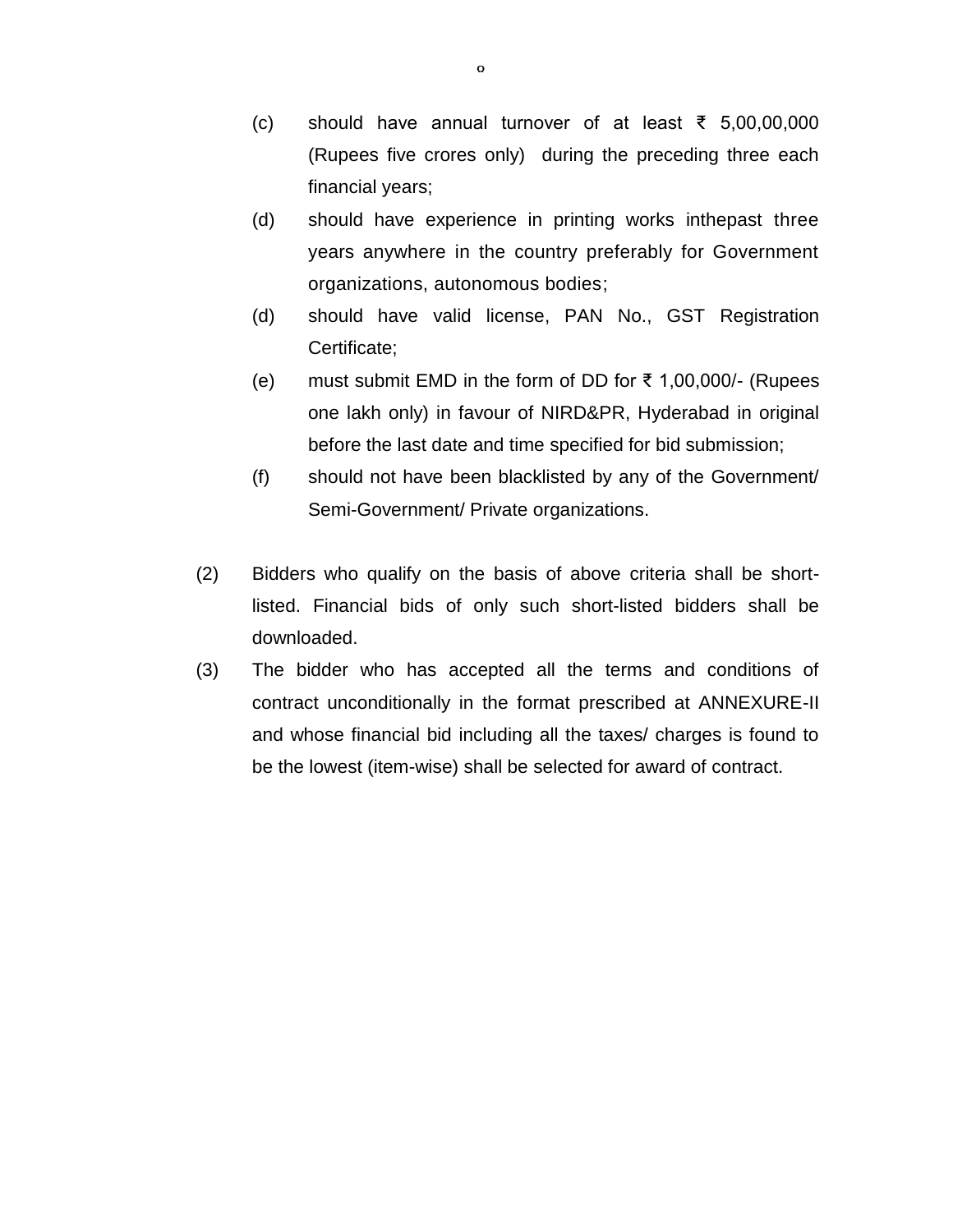

# **NATIONAL INSTITUTE OF RURAL DEVELOPMENT & PANCHAYATI RAJ**

(Ministry of Rural Development, Govt. of India) Rajendranagar, Hyderabad - 500030.

## … **NOTICE INVITING e-TENDER FOR PRINTING AND SUPPLY OF "JAL SANGRAH" (ENGLISH) BOOK PART-I: TECHNICAL BID**

| $\overline{\mathsf{SI}}$ | Particulars                                                                                                 | Information to      | Documentary    |
|--------------------------|-------------------------------------------------------------------------------------------------------------|---------------------|----------------|
| No.                      |                                                                                                             | be supplied         | proof page No. |
|                          |                                                                                                             | by the              |                |
|                          |                                                                                                             | intending<br>bidder |                |
| 1.                       | Name of the Firm                                                                                            |                     |                |
| 2.                       | Address of the Firm                                                                                         |                     |                |
|                          | (a) Postal                                                                                                  |                     |                |
|                          | (b) Telephone/ Fax/ Mobile No.(s)                                                                           |                     |                |
|                          | (c) E-mail ID                                                                                               |                     |                |
|                          | (d) Website address, if any                                                                                 |                     |                |
| 3.                       | Type of the / Firm<br>(In the case of Partnership Firm, a copy of Deed to be                                |                     |                |
|                          | submitted)                                                                                                  |                     |                |
| 4.                       | Owner/ partners of the Company/ Firm                                                                        |                     |                |
| 5.                       | (a) Year of establishment of the Co. / Firm<br>(enclosed copy of the certificate as proof)                  |                     |                |
|                          | $(b)$ PAN No.                                                                                               |                     |                |
|                          | GST No.                                                                                                     |                     |                |
|                          | (c)                                                                                                         |                     |                |
|                          | (d) For how long the co. / firm has been providing                                                          |                     |                |
|                          | printing works to Govt. / Semi Govt./autonomous<br>bodies / large private organizations? (Proof to be       |                     |                |
|                          | submitted)                                                                                                  |                     |                |
| 6.                       | Details of Demand Draft submitted towards<br><b>Bid</b><br>Security/ Earnest Money Deposit for ₹ 1,00,000/- |                     |                |
| $\overline{7}$ .         | Annual Turnover during the preceding three years i.e.,                                                      | YearTurnover        |                |
|                          | 2015-16, 2016-17 and 2017-18 (copy of audited<br>Balance Sheet and Profit & Loss Account to be              | (in ₹ lakh)         |                |
|                          | submitted)                                                                                                  | 2015-16<br>2016-17  |                |
|                          |                                                                                                             | 2017-18             |                |
| 8.                       | Certificate<br>Submit ITR<br>from<br>the<br>Income<br>Tax                                                   |                     |                |
|                          | Department for the years 2016-17, 2017-18 and 2018-                                                         |                     |                |
| 9.                       | 19 (copy ITR for each year to be submitted)<br>Has the Co. / Firm ever been blacklisted? (self              |                     |                |
|                          | declaration should be submitted)                                                                            |                     |                |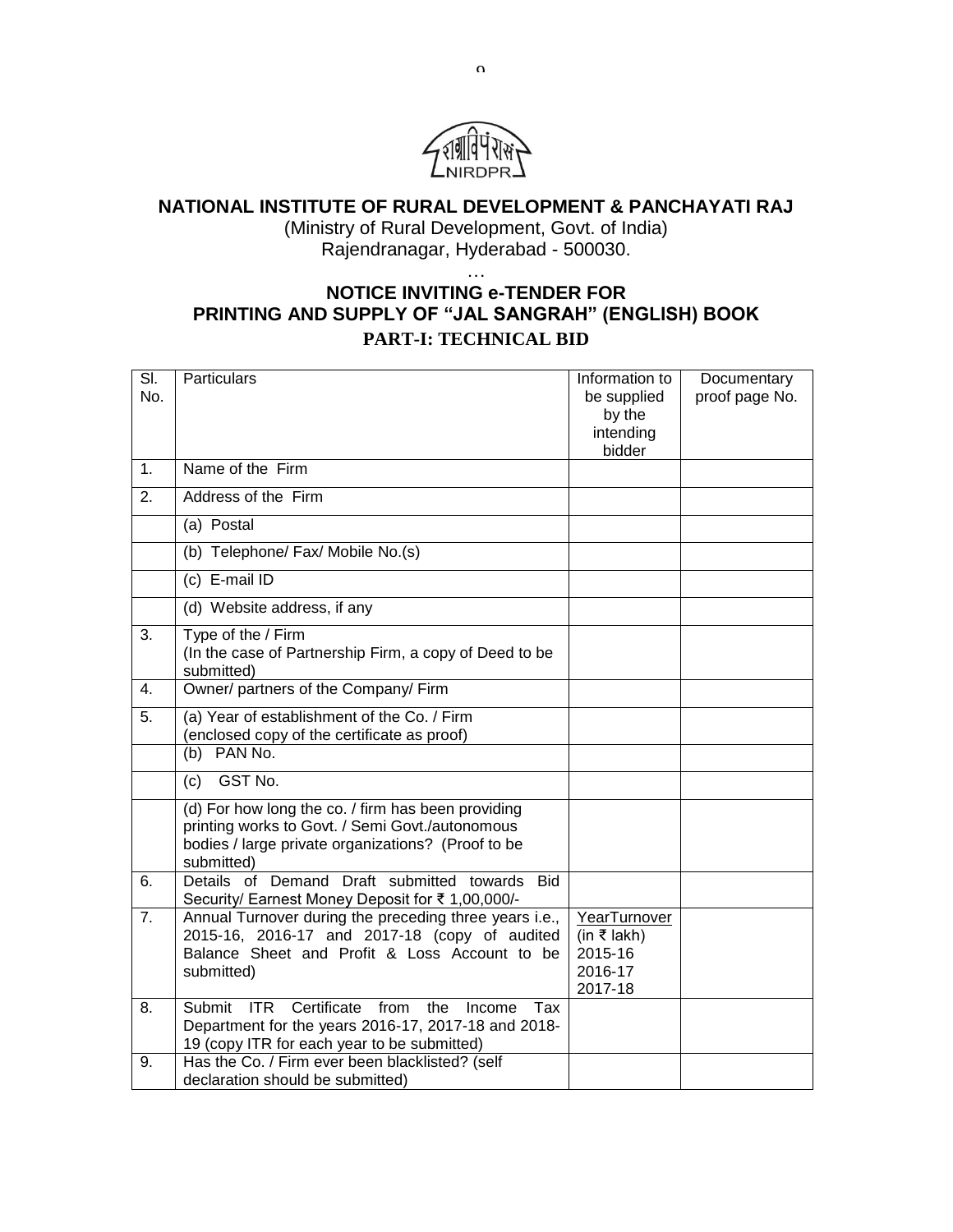The following documents are to be uploaded by the bidder as per the tender document:

1

- i) Scanned copy of appropriate value of valid registration certificate, **valid license**, experience certificate i.e. work orders placed by Government Departments as per the tender notice, PAN No and Tender Acceptance Letter.
- i) Scanned copy of Income-tax assessment returns for the last three assessment years 2016-17, 2017-18 and 2018-19 and copies of audited statement of account by Chartered Accountant for the financial years of 2015-16, 2016-17 and 2017-18, Affidavit of partnership firm.
- ii) Scanned copy of the Demand Draft for Rs. 1,00,000/- towards EMD.
- *Note: All the hard copies in respect of the above documents should be submitted on or before bid submission closing date & time to "Assistant Registrar (T) NIRD&PR, Hyderabad".*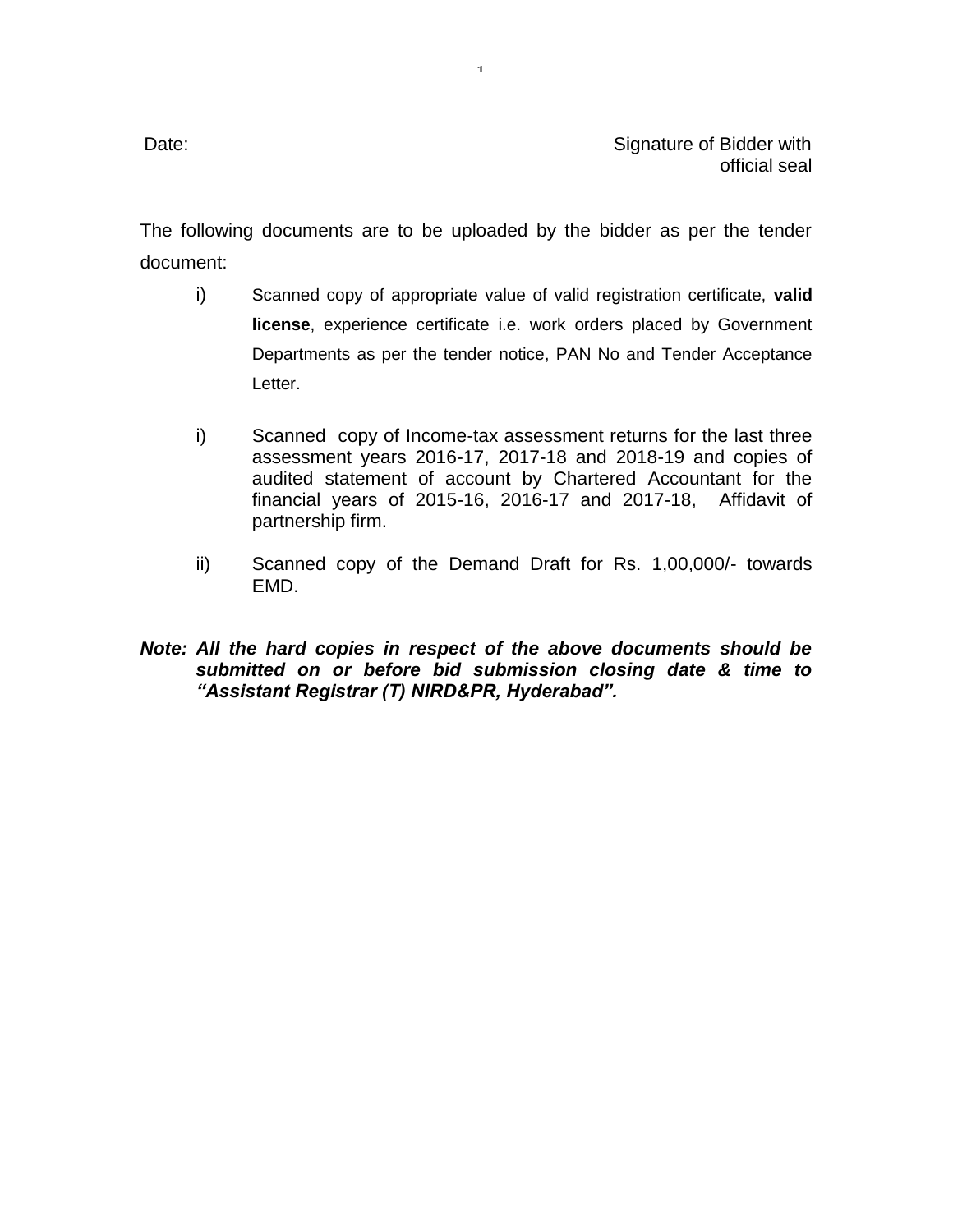

1

## **NATIONAL INSTITUTE OF RURAL DEVELOPMENT & PANCHAYATI RAJ**

(Ministry of Rural Development, Govt. of India) Rajendranagar, Hyderabad - 500030.

#### … **NOTICE INVITING e-TENDER FOR PRINTING AND SUPPLY OF "JAL SANGRAH" (ENGLISH) BOOK**

#### **Part-II: Financial Bid**

Having read and examined the contents of tender documents and the requirements of NIRD&PR as indicated therein, I/We, the undersigned, offer the amount quoted below to print and supply "Jal Sangrah" (English) book to NIRD&PR:

| SI.<br>No.     | <b>Specification of</b><br>the books                                                                                                   | No. of<br>books/Boxes | Rate per<br>book)/Box<br>(Rs | <b>Total amount</b> |            |
|----------------|----------------------------------------------------------------------------------------------------------------------------------------|-----------------------|------------------------------|---------------------|------------|
|                |                                                                                                                                        |                       |                              | (in<br>figures)     | (in words) |
| 1.             | <b>Printing and</b><br>supply of Jal<br>Sangrah (English)<br>2000 books<br>(Volume I) as per<br>the specifications<br>at Annexure-I)   | 2000                  |                              |                     |            |
| $\overline{2}$ | <b>Printing and</b><br>supply of Jal<br>Sangrah (English)<br>2000 books<br>(Volume II) as per<br>the specifications<br>at Annexure-I)  | 2000                  |                              |                     |            |
| 3              | <b>Printing and</b><br>supply of Jal<br>Sangrah (English)<br>2000 books<br>(Volume III) as per<br>the specifications<br>at Annexure-I) | 2000                  |                              |                     |            |
| 4              | 2000 no. of Rigid<br>boxes with multi                                                                                                  | 2000                  |                              |                     |            |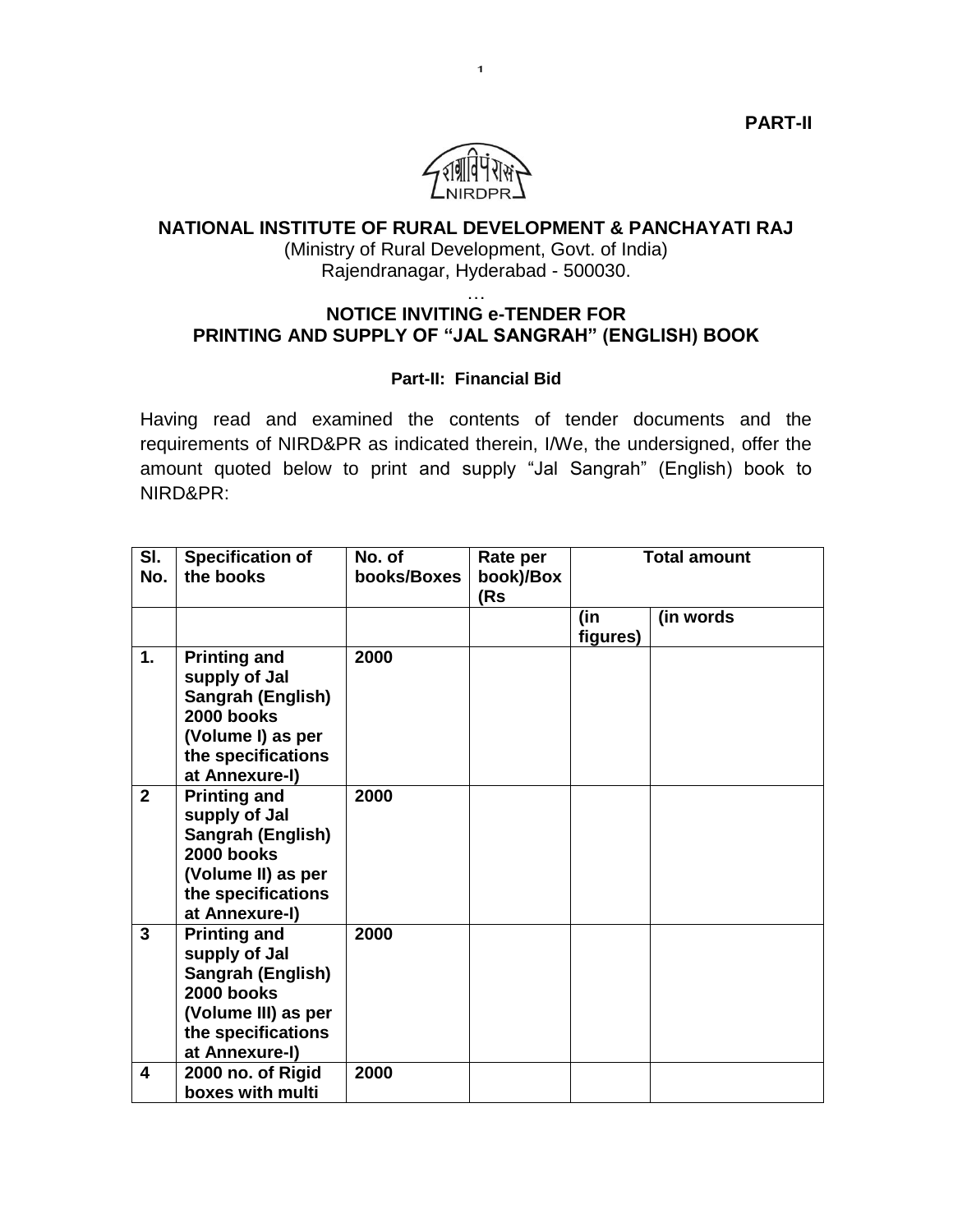| colour packing<br>$cover - As per the$<br>specifications at<br><b>Annexure-I</b> |       |  |
|----------------------------------------------------------------------------------|-------|--|
|                                                                                  | Гоtal |  |

**The above rate is inclusive of all taxes and all other charges.**

**L1 will be decided by the total amount and not the amount of each individual item.**

**Signature of the Bidder**

**Date: Place:**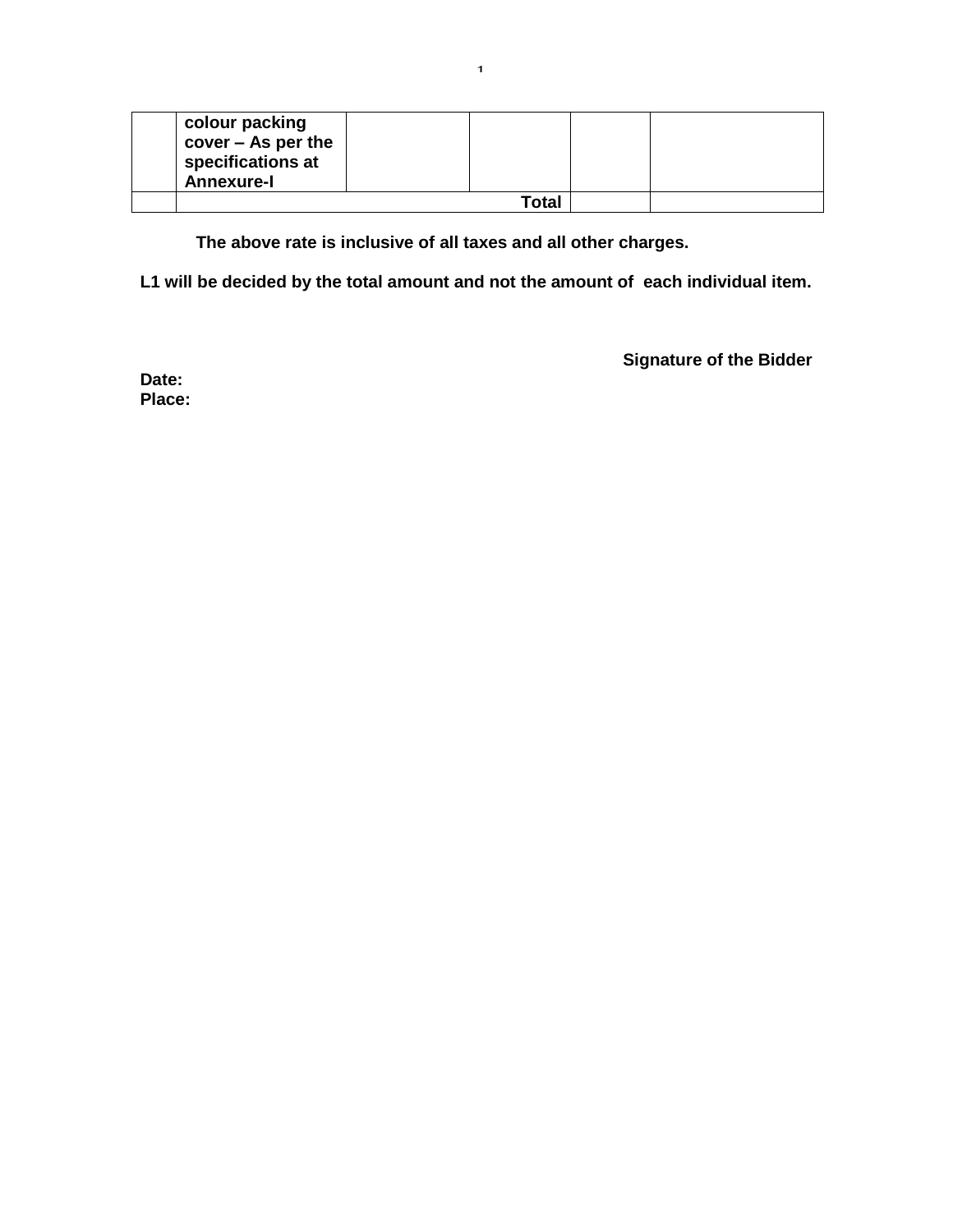

1

# **NATIONAL INSTITUTE OF RURAL DEVELOPMENT & PANCHAYATI RAJ** (Ministry of Rural Development, Govt. of India) Rajendranagar, Hyderabad - 500030. **…**

# **OTHER TERMS AND CONDITIONS**

- **1.** The EMD of all the unsuccessful bidders would be returned after the award of contract to successful bidder.
- **2.** The selected bidder shall have to deposit 10% of the value of the contract awarded through Demand Draft drawn in favour of National Institute of Rural Development or bank guarantee for equal amount as performance security.
- 3. The performance security should remain valid for a period of sixty days beyond the date of completion of all contractual obligations on the part of the successful bidder.
- **4.** The EMD of successful bidder would be returned on receipt of performance security.
- **5.** If the successful bidder(s) for any reason fails to print the book on time or fails to complete the printing within the stipulated time, the undersigned will have the right to cancel the order and forfeit the performance security available with the NIRD&PR.
- **6.** Payment shall be made only on satisfactory completion of printing work within the given time frame including the extended time and no advance payment shall be made.
- 7. The successful bidder should print and supply the books/boxes with in period of 1 week of issuance of work order. In case of emergency the printer would be liable to supply the books/boxes within a shorter period as stipulated by the Institute for which no additional cost may be provided.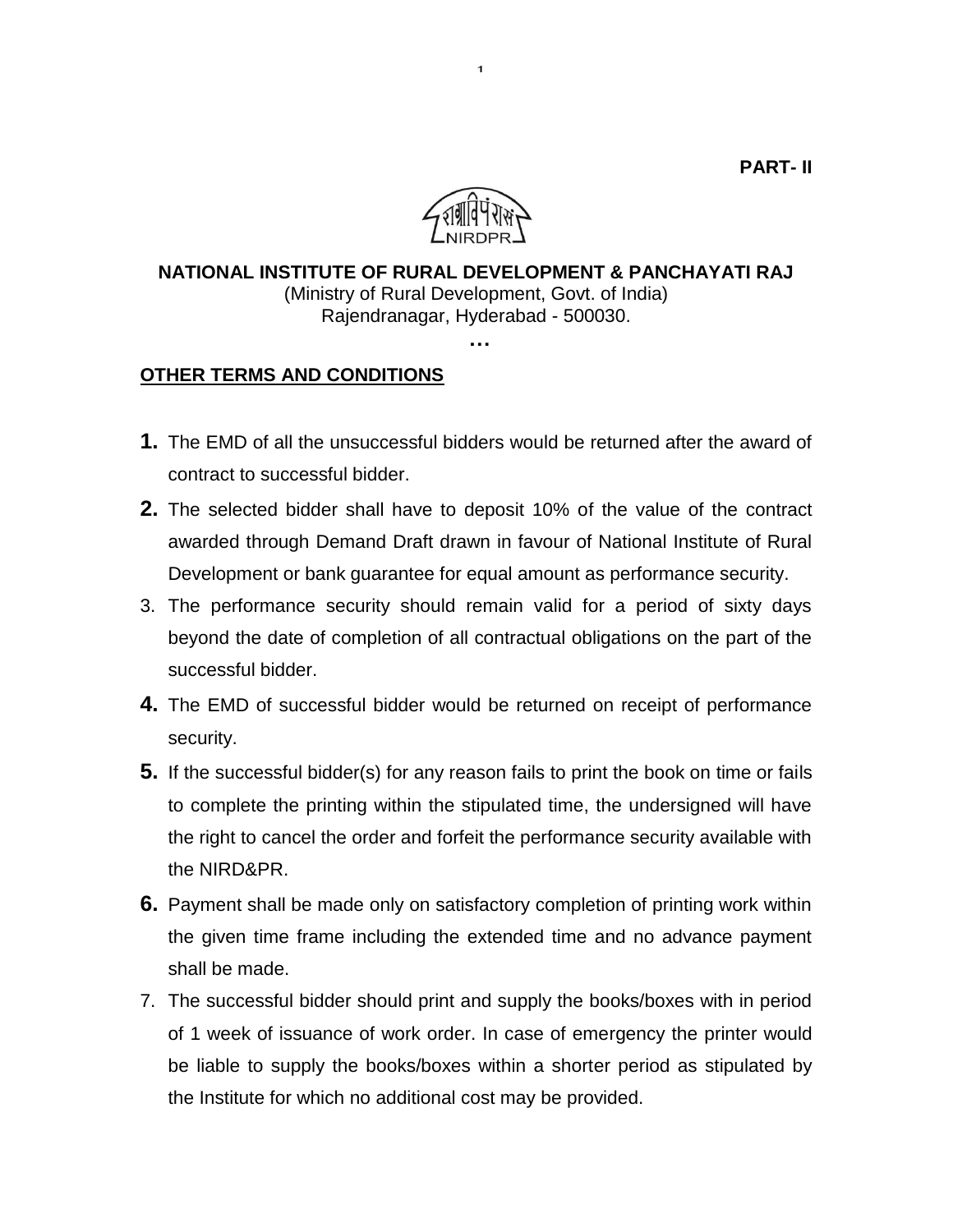- 8. The Director General, NIRD&PR reserves the right to accept or reject any or all the quotations received without assigning any reasons whatsoever.
- 9. In the event of any dispute arising between both the parties i.e. NIRD&PR and the printer, under these conditions or any conditions contained in the Purchase Order or in connection with this contract, the same shall be referred to the sole arbitration of the Director General, NIRD&PR or some other persons appointed by him. The award of the arbitrator shall be final and binding on both the parties to this contract.
- 10.The order executed will be subject to Indian law and local courts at Hyderabad only.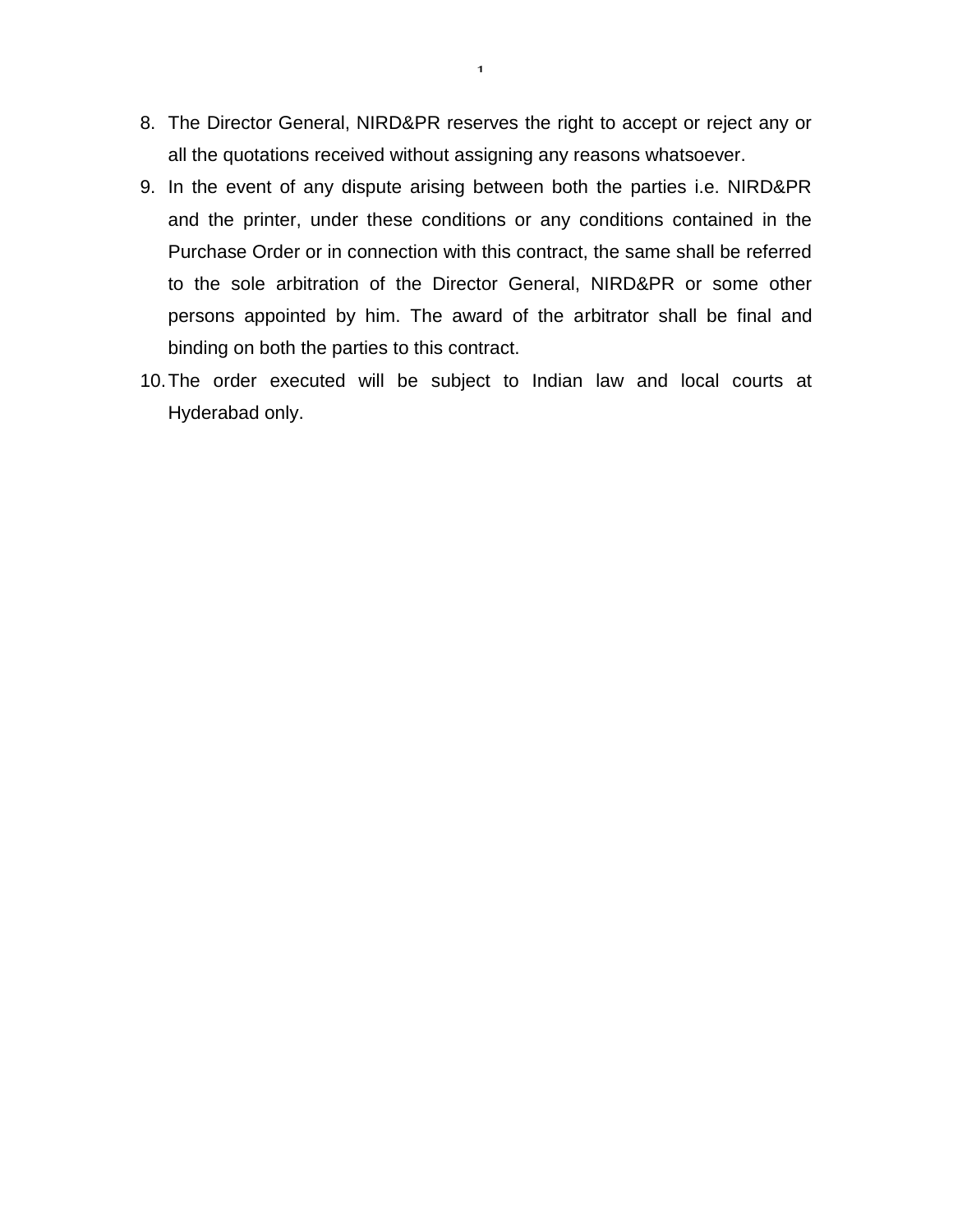### **Annexure-I**

# **Specifications of the work:**

1

National Institute of Rural Development and Panchayati Raj, Rajendranagar, Hyderabad decided to get the book designed by GIZ and printed as per the specifications as per short-tender as detailed below:

# I. **The book will be titled as "JAL SANGRAH" (English) and a set of 3 volumes**

- Each volume will comprise approx. 200 pages.
- A total of 2000 such books (set of 3 volumes)
- Size of the cover of each volume will be 12.75" x 9.5" (Landscape)
- Size of pages inside will be 12.5" x 9.25"
- The paper quality of the cover page of each volume will be 120 GSM Natural Evolution – White wrapped in 2.5 mm imported Kappa Board
- The quality of inside papers will be 145 GSM Natural Evolution – White
- The other detailed specifications for the book will be
	- 1. Multi-color printing
	- 2. Binding with Hard bound with section sewing
	- 3. Aqueous Varnish for all pages

# **II. Specifications of the box**

- 2000 Rigid Boxes with 60 Hons board open upside triangle, multicolor design matte UV to fit 3 volumes of the book (picture available at [http://www.nirdpr.org.in](http://www.nirdpr.org.in/)**)**
- Multi-color Packing Cover of 300 GSM duplex board design (Shrink wrapped optional)

Sample copies of papers for both inner pages and cover page should be furnished before the closure of the tender. Videos of the sample is also uploaded at [http://www.nirdpr.org.in.](http://www.nirdpr.org.in/) If any clarification is required, you may feel free to contact Mr.Krishna Raj, Assistant Editor, NIRDPR (Phone: 7560811100).